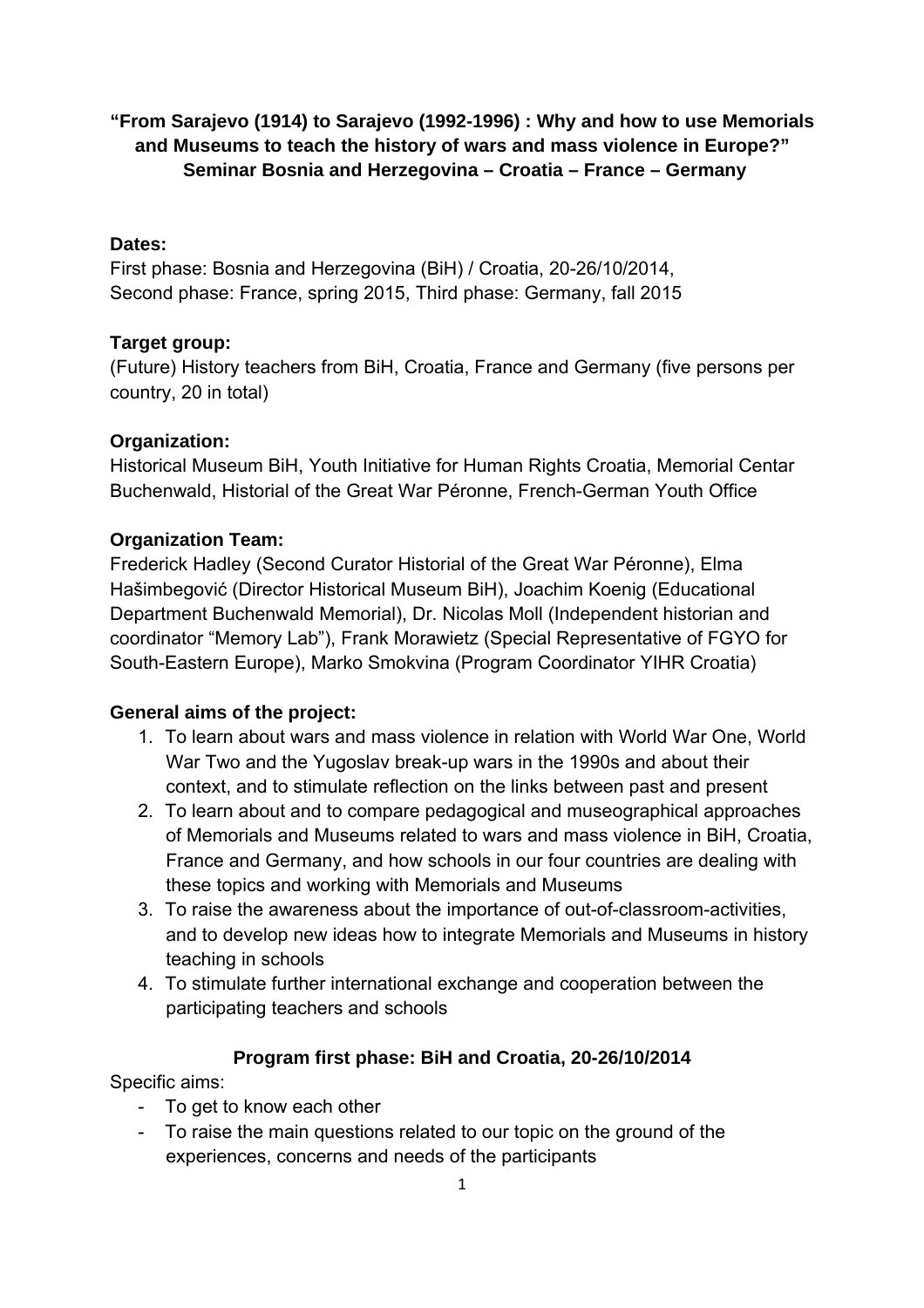- To learn about World War One, World War Two and the 1990s wars in (former) Yugoslavia
- To learn about museographical and pedagogical approaches in different memory sites in BiH and Croatia
- To gather first ideas for new pedagogical approaches and international cooperation

## Monday 20 October 2014:

Arrival in Sarajevo / Accommodation: Hotel Grand, Muhameda ef. Pandže 7. BiH – 71000 Sarajevo, Tel: 00 387 33 563 100, http://hotelgrand.com/

## Tuesday 21 October 2014:

9h30:

- Introduction / presentation of the aims of the project, the program and the team
- Tandem-presentation of the participants (in tandem and then plenary) 11h15-11h30: Break

11h30: "Legacies and memories of the First World War, the Second World War and the break-up wars in Yugoslavia in the Western Balkans today": Presentation by Nicolas Moll, followed by discussion

13h: Lunch, in presence of Jens Wagner, Cultural Attaché of the German Embassy in BiH

14h30-18h: Memory tour through Sarajevo / Discovering memory sites in Sarajevo, with Senada Jusić and Nicolas Moll

- Vraca Memorial Park
- Memory Sites in the Centar of the town, linked to World War One (Latin Bridge), World War Two (Eternal Flame) and the 1992-1996-siege (Vijećnica, Kovači Memorial Cemetery, Roses of Sarajevo, Markale, Monument to the killed children of besieged Sarajevo)

19h30: Diner, including specialities brought by the participants

# Wednesday, 22 October:

9h-9h45: Feedback-round about the visits of the previous day

9h45- 11h: Teaching war and mass-violence: One experience from my own schooltime/childhood and one experience from my university/teaching time: exchange in small groups / similarities and differences between the experiences 11h-11h15: Break

11h15-12h30: Bringing together the different experiences: Which challenges are we facing when teaching about wars and mass violence?

13h: Historical Museum of BiH: Lunch Buffet

14h30: Presentation of the Historical Museum and guided visit of the exhibition about the Sarajevo siege 1992-1996 and the temporary exhibition about World War One, with Elma Hašimbegović and Elma Hodžić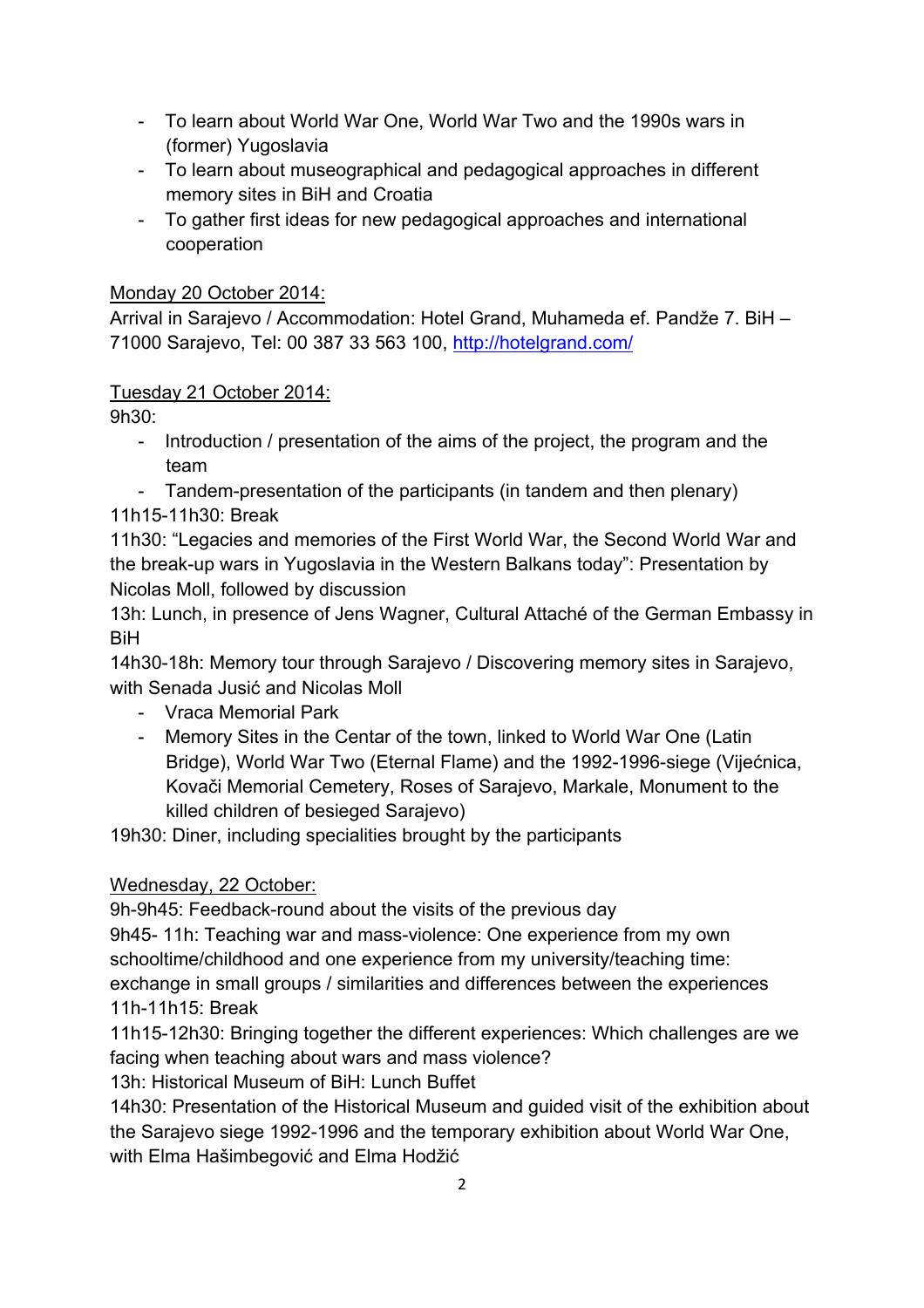16h-18h: How to work in Museums with school groups / Case study with "Siege of Sarajevo"-Exhibition: Working Groups, and Presentation in Plenary Free evening / individual dinner

Thursday 23 october

7h: Departure by bus to Prijedor

13h: Lunch in Kozarac, Restaurant "Neira", with Ervin Blažević, President of "Optimisti 2004"

14h30-17h: Visits of the former camps in Trnopolje and Omarska, with Mirsad Duratović, President of "Prijedor 92" and Sudbin Musić, General Secretary of "Prijedor 92"

17h30-18h30:Visit of Monuments in the Centar of Prijedor, with Edin Ramulić, vicepresident of "Izvor"

Check-in in the hotel in Prijedor: *Hotel Prijedor, Srpskih Velikana 14, BiH - 79000 Prijedor, Tel : :00387 52 231-176* 

20h: Diner in Prijedor, Motel Pont

# Friday 24 October:

9h30: Departure by bus from Hotel Prijedor

10h45: Visit of the Donja Gradina Memorial Zone, with Dejan Motl, curator at the Donja Gradina Memorial Zone

- Visit of the site
- Presentation of Educational Activities / Material

13h: Lunch in Jasenovac, Restaurant "Kod ribica"

14h30: Visit of the Jasenovac Memorial Site, with Ivo Pejakovic and Maja Kućan, curators at the Jasenovac Memorial Site

- Visit of the site
- Visit of the Museum
- Presentation of Educational Activities
- 17h30: Travel back to Sarajevo

Approx. 23h: Arrival in Sarajevo / Hotel Grand

#### Saturday 25 October:

9h30-12h30: Evaluation of the trip to Prijedor, Donja Gradina and Jasenovac 1. What are you main impressions and your questions concerning a) Prijedor, b) Jasenovac / Donja Gradina 2. What do you think about the museographical/ pedagogical approaches there? What possibilities do you see there for educational work and for international exchange?

- Individual work (30 minutes), Working groups (60'), Break (15'), Presentation and discussion of results in plenary (60')

12h30-13h15: Presentation by Edvin Čudić, coordinator of "Association for social research and communication", of the street action organized the same day in the centar of Sarajevo to commemorate the Serb civilians killed in Kazani in 1992/3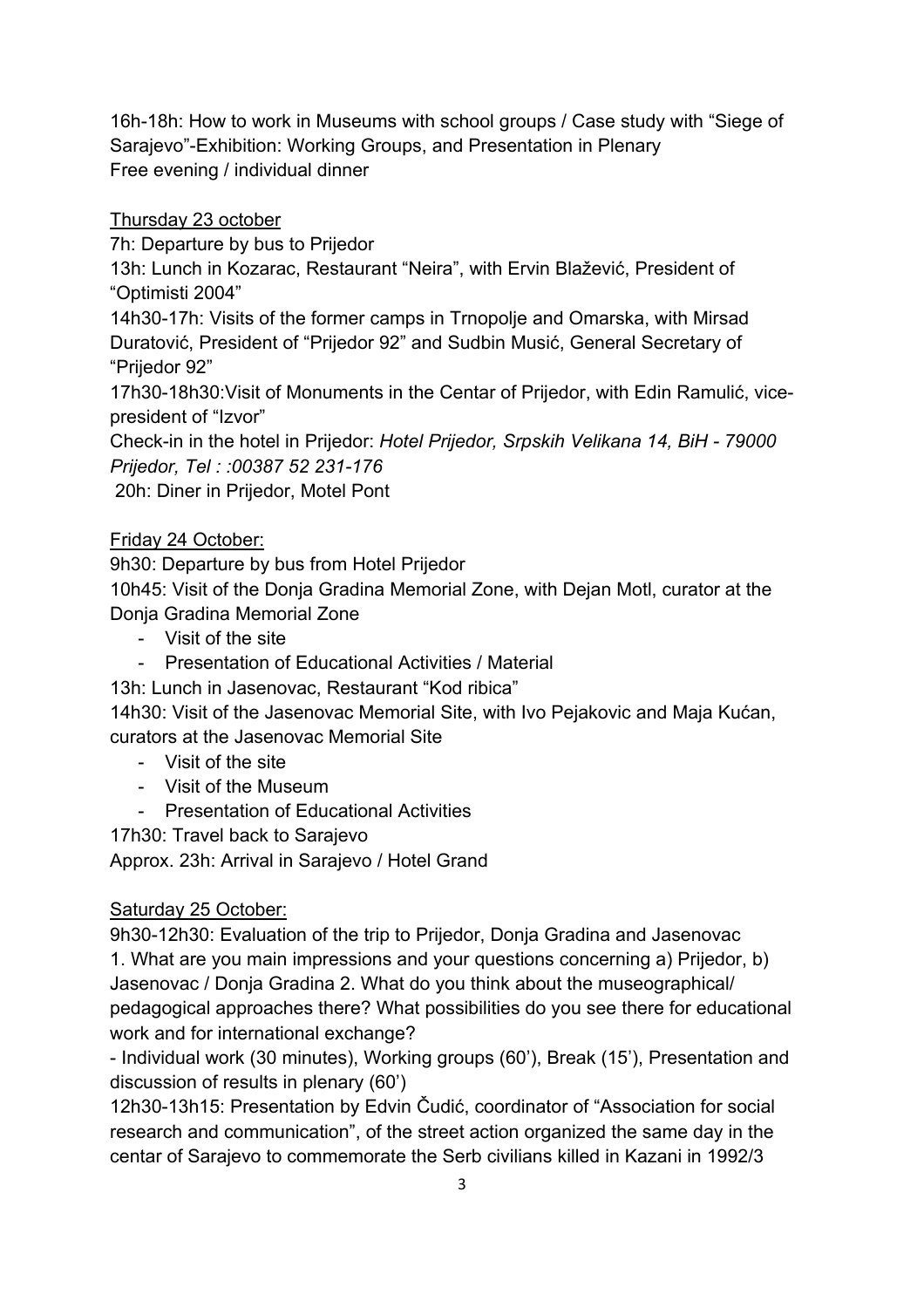13h15:Lunch, in presence of Claire Bodonyi, Ambassador of France in Bosnia and **Herzegovina** 

15h-17h: Perspectives and evaluation

- How to continue? What to do between the first and second phase? Perspectives for the second phase – Collection of ideas and distribution of tasks
- Evaluation of the week (written questionaries and in plenary)

20h30: Diner in "Park Prinčeva"

Sunday 26 October: Departure of the participants

# **Participants:**

Henrike Bogacki, University of Frankfurt, Student Teacher, Frankfurt (D)

Saša Buljević, Faculty of Philosophy Sarajevo, MA student, Sarajevo (BiH)

Laurent Doucet, Lycée des Métiers Antoine de Saint-Exupery, History-Geography Teacher, Limoges (F)

Marijan Gorečan, Private Classical Gymnasium, History Teacher, Zagreb (HR)

Brigitte Güth-Mayr, Helmholtzschule Frankfurt, History Teacher, Frankfurt (D)

Samir Hasanagić, Serb Orthodox Gymnasium *Kantakuzina Katarina Branković,* History Teacher, Zagreb (HR)

Elma Hodžić, History Museum of Bosnia and Herzegovina, Volunteer, Sarajevo (BiH)

Melanie Huchler, Free University Berlin, History Student, Berlin (D)

Senada Jusić, Elementary School "Umihana Čuvidina", History Teacher, Sarajevo (BiH)

Danilo Kovač, Gymnasium Banja Luka, History Teacher, Banja Luka (BiH)

Nina Kraus, Free University Berlin, History Student, Berlin (D)

Guillaume Lavaud, Cité scolaire J.B. Darnet, History-Geography-Teacher, Saint-Yrieix-la-Perche (F)

Adisa Marshall, Second Gymnasium Sarajevo, Geography Teacher, Sarajevo (BiH)

Angelika Martin, Helmholtzschule Frankfurt, History Teacher, Frankfurt (D)

Renaud Meslin, Collège André Malraux de Paron, History –Geography Teacher, Sens (F)

Vincent Moissenet, Collège André Malraux de Paron, French Teacher and Pedagogical Advisor, Sens (F)

Nathan Moissenet. Collège André Malraux de Paron, Student, Sens (F)

Nikola Puharić, University of Zagreb, History Student, Zagreb (HR)